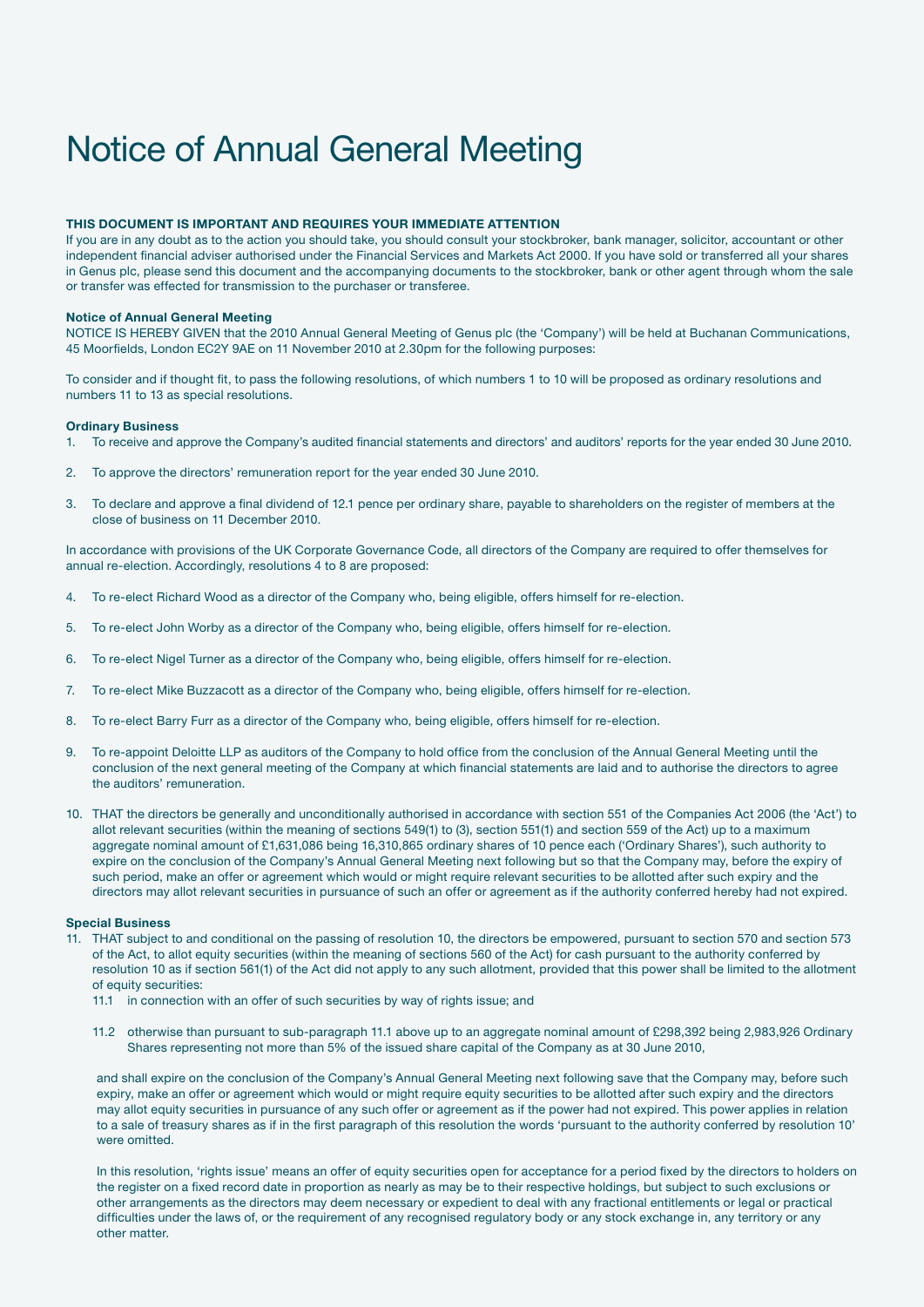### Notice of Annual General Meeting continued

- 12. THAT subject to and in accordance with article 9 of the Company's Articles of Association, the Company be generally and unconditionally authorised to make market purchases (within the meaning of section 693(4) of the Act) of Ordinary Shares on such terms as the directors think fit provided that:
	- 12.1 the maximum number of Ordinary Shares hereby authorised to be purchased is 5,967,853 (representing 10% of the Company's issued ordinary share capital as at 30 June 2010);
	- 12.2 the minimum price, exclusive of any expenses, which may be paid for an Ordinary Share is 10 pence;
	- 12.3 the maximum price, exclusive of any expenses, which may be paid for an Ordinary Share is an amount equal to the higher of: (a) 105% of the average of the middle market quotations for an Ordinary Share, as derived from the London Stock Exchange Daily Official List, for the five business days immediately before the day on which such share is contracted to be purchased; and (b) the amount stipulated by Article 5(1) of the Buy-back and Stabilisation Regulation 2003; and
	- 12.4 the authority conferred by this resolution shall expire on the conclusion of the Company's Annual General Meeting next following or 18 months after the date of its passing (whichever occurs first), except that the Company may, before such expiry, enter into a contract for the purchase of Ordinary Shares which will or may be completed by or executed wholly or partly after the expiration of this authority.
- 13. THAT a general meeting, other than an Annual General Meeting, may be called on not less than 14 clear days' notice and that such authority shall expire on the conclusion of the Company's Annual General Meeting next following.

By order of the Board

Registered office: Belvedere House Basing View **Basingstoke** RG21 4HG Registered in England and Wales with number 02972325

 $\overline{I}$ Indha Ian Farrelly

Group Company Secretary & General Counsel 11 October 2010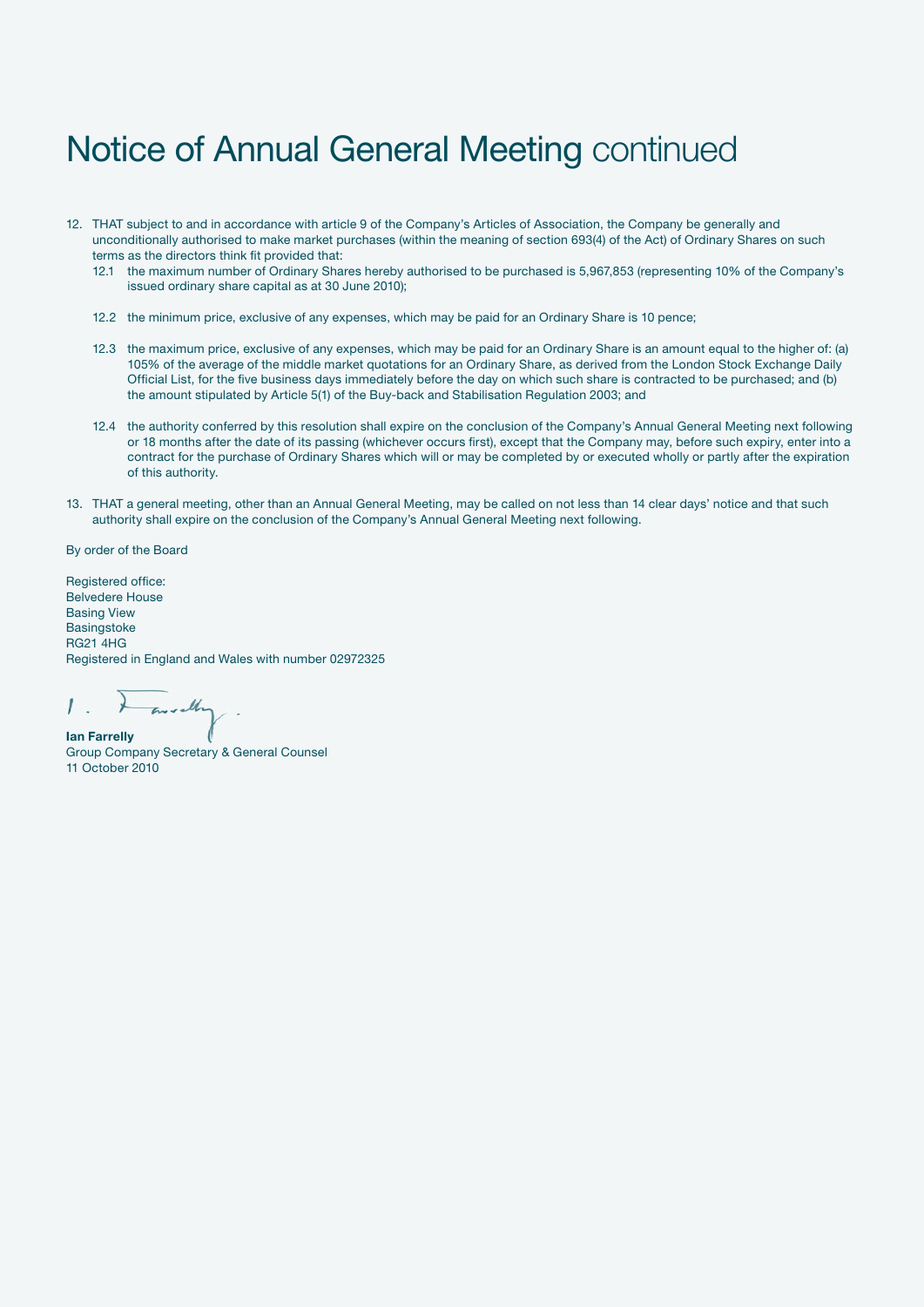# Notice of Annual General Meeting continued

#### NOTES:

This notice is being sent to all members and to any person nominated by a member of the Company under section 146 of the Companies Act 2006 (the 'Act') to enjoy information rights. Information regarding the Annual General Meeting, including the information required by section 311A of the Act, is available from www.genusplc.com.

Members will find an attendance card and a form of proxy enclosed with this notice. If you are attending the Annual General Meeting, you should bring the attendance card with you. Only holders of Ordinary Shares, or their duly appointed representatives, are entitled to attend, vote and speak at the Annual General Meeting. Any member so entitled may appoint one or more proxies to attend, speak and to vote instead of him. A proxy need not be a member of the Company but must attend the Annual General Meeting to represent you. Details of how to appoint one or more proxies are set out in the notes to the proxy form. A member may appoint more than one proxy provided each proxy is appointed to exercise rights attached to different shares. You may not appoint more than one proxy to exercise rights attached to any one share. A vote withheld is not a vote in law, which means that the vote will not be counted in the calculation of votes for or against the resolution. If no voting indication is given, your proxy will vote or abstain from voting at his or her discretion. Your proxy will vote (or abstain from voting) as he or she thinks fit in relation to any other matter which is put before the Annual General Meeting.

To be valid, a duly executed form of proxy for use at the Annual General Meeting together, if appropriate, with the power of attorney or other authority (if any) under which it is signed or a duly certified copy of such power or authority must be deposited at the offices of Equiniti Registrars, SEA10845, Equiniti Limited, Aspect House, Spencer Road, Lancing, West Sussex BN99 6ZJ at least 48 hours before the time appointed for holding the Annual General Meeting or any adjournment thereof. Alternatively, proxies may be appointed by having an appropriate CREST message transmitted, if you are a user of the CREST system (further details are below). In the case of a member which is a company, the proxy form must be executed under its common seal or signed on its behalf by an officer of the Company or an attorney for the Company.

Completion and return of a form of proxy will not preclude shareholders from attending the Annual General Meeting and voting in person if they wish to do so.

The right to appoint a proxy does not apply to persons whose shares are held on their behalf by another person and who have been nominated to receive communications from the Company in accordance with section 146 of the Act ('nominated persons'). Nominated persons may have a right under an agreement with the registered member who hold shares on their behalf to be appointed (or to have someone else appointed) as a proxy. Alternatively, if nominated persons do not have such a right, or do not wish to exercise it, they may have a right under such an agreement to give instructions to the person holding the shares as to the exercise of voting rights.

Pursuant to Regulation 41 of the Uncertificated Securities Regulations 2001, the time by which a person must be entered on the register of members of the Company in order to have the right to attend and vote at the Annual General Meeting is 6.00pm on 9 November 2010 (or if the Annual General Meeting is adjourned, members on the register of members not later than 6.00pm on the day that is two working days prior to the reconvened Annual General Meeting). Changes to entries on the register of members after the relevant time will be disregarded in determining the rights of any person to attend or vote at the Annual General Meeting.

Copies of contracts of service and letters of appointment between the directors and the Company will be available for inspection at the Registered Office of the Company during normal business hours until the conclusion of the Annual General Meeting, and at the place of the Annual General Meeting for at least 15 minutes prior to the Annual General Meeting until its conclusion.

CREST members who wish to appoint a proxy or proxies through the CREST electronic proxy appointment service may do so for this Annual General Meeting to be held on 11 November 2010 at 2.30pm and any adjournment(s) thereof by using the procedures described in the CREST Manual found on the Euroclear website www.euroclear.com/CREST. CREST Personal Members or other CREST sponsored members, and those CREST members who have appointed a voting service provider(s), should refer to their CREST sponsor or voting service provider(s), who will be able to take the appropriate action on their behalf. In order for a proxy appointment or instruction made using the CREST service to be valid, the appropriate CREST message (a 'CREST Proxy Instruction') must be properly authenticated in accordance with Euroclear UK and Ireland Limited's specifications and must contain the information required for such instructions, as described in the CREST Manual. The message, regardless of whether it constitutes the appointment of a proxy or to an amendment to the instruction given to a previously appointed proxy must, in order to be valid, be transmitted so as to be received by the issuer's agent (ID RA19) by the latest time(s) for receipt of proxy appointments specified in the notice of Annual General Meeting. For this purpose, the time of receipt will be taken to be the time (as determined by the timestamp applied to the message by the CREST Applications Host) from which the issuer's agent is able to retrieve the message by enquiry to CREST in the manner prescribed by CREST. After this time any change of instructions to proxies appointed through CREST should be communicated to the appointee through other means.

CREST members and, where applicable, their CREST sponsors or voting service providers should note that Euroclear UK and Ireland Limited do not make available special procedures in CREST for any particular messages. Normal system timings and limitations will therefore apply in relation to the input of CREST Proxy Instructions. It is the responsibility of the CREST member concerned to take (or, if the CREST member is a CREST personal member or sponsored member or has appointed a voting service provider(s), to procure that his CREST sponsor or voting service provider(s) take(s)) such action as shall be necessary to ensure that a message is transmitted by means of the CREST system by any particular time. In this connection, CREST members and, where applicable, their CREST sponsors or voting service providers are referred, in particular, to those sections of the CREST Manual concerning practical limitations of the CREST system and timings.